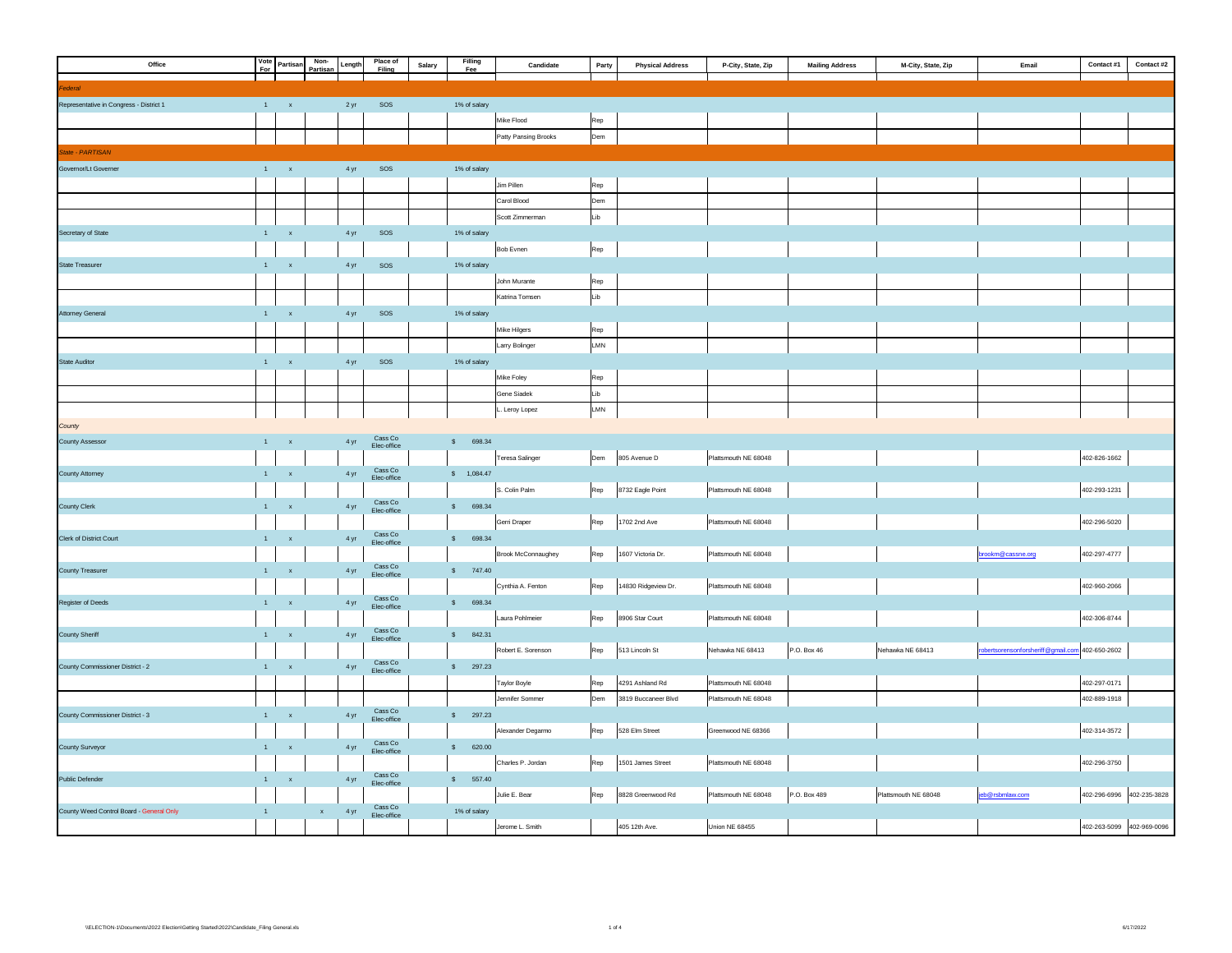| Office                                                 |                         | Non-<br>Vote<br>For Partisan<br>Partisan | Length     | Place of<br>Filing   | Salary | Filling<br>Fee | Candidate              | Party<br><b>Physical Address</b> | P-City, State, Zip   | <b>Mailing Address</b> | M-City, State, Zip | Email                   | Contact #1   | Contact #2   |
|--------------------------------------------------------|-------------------------|------------------------------------------|------------|----------------------|--------|----------------|------------------------|----------------------------------|----------------------|------------------------|--------------------|-------------------------|--------------|--------------|
|                                                        |                         |                                          |            |                      |        |                |                        |                                  |                      |                        |                    |                         |              |              |
| State - NON-PARTISAN                                   |                         |                                          |            |                      |        |                |                        |                                  |                      |                        |                    |                         |              |              |
| State Legislator Distrist - District - 2               |                         | $1 - x$                                  | 4 yr       | SOS                  |        | 1% of salary   |                        |                                  |                      |                        |                    |                         |              |              |
|                                                        |                         |                                          |            |                      |        |                | Robert Clements        |                                  |                      |                        |                    |                         |              |              |
| SE Comm College Brd of Gov - District 2 (Auto Advance) | $\mathbf{1}$            | $\mathbf{x}$                             | 4 yr       | $_{\rm SOS}$         |        | $\sim$         |                        |                                  |                      |                        |                    |                         |              |              |
|                                                        |                         |                                          |            |                      |        |                | Keith Hammons          |                                  |                      |                        |                    |                         |              |              |
|                                                        |                         |                                          |            |                      |        |                | Brandon Gunther        |                                  |                      |                        |                    |                         |              |              |
| Lower Platte South NRD - At-Large 2 (Auto Advance)     | $\overline{1}$          | $\mathbf{x}$ .                           | 4 yr       | sos                  |        | $\sim$         |                        |                                  |                      |                        |                    |                         |              |              |
|                                                        |                         |                                          |            |                      |        |                | David M. Landis        |                                  |                      |                        |                    |                         |              |              |
| Lower Platte South NRD - Subdistrict 2 (Auto Advance)  | $\blacksquare$          | $\mathbf{x}$ .                           | 4 yr       | sos                  |        | $\sim$         |                        |                                  |                      |                        |                    |                         |              |              |
|                                                        |                         |                                          |            |                      |        |                | Mark G. Spangler       |                                  |                      |                        |                    |                         |              |              |
| Nemaha NRD - At-Large (Auto Advance)                   | $\blacksquare$          | $\mathbf{x}$                             | 4 yr       | sos                  |        | $\sim$         |                        |                                  |                      |                        |                    |                         |              |              |
|                                                        |                         |                                          |            |                      |        |                | Ken Malone             |                                  |                      |                        |                    |                         |              |              |
|                                                        |                         |                                          |            |                      |        |                | Jason Armknecht        |                                  |                      |                        |                    |                         |              |              |
| Nemaha NRD - Subdistrict 2 (Auto Advance)              | $\overline{1}$          | $\mathbf{x}$                             | 4 yr       | sos                  |        | $\sim$         |                        |                                  |                      |                        |                    |                         |              |              |
|                                                        |                         |                                          |            |                      |        |                | <b>Russel Moss</b>     |                                  |                      |                        |                    |                         |              |              |
| Nemaha NRD - Subdistrict 3 (Auto Advance)              | $\blacksquare$          | $\mathbf{x}$                             | 4 yr       | sos                  |        | $\sim$         |                        |                                  |                      |                        |                    |                         |              |              |
|                                                        |                         |                                          |            |                      |        |                | Doug Iske              |                                  |                      |                        |                    |                         |              |              |
| Omaha Public Power District - Subdistrict 4            | $\mathbf{1}$            | $\mathbf{x}$                             | 6yr        | sos                  |        |                |                        |                                  |                      |                        |                    |                         |              |              |
|                                                        |                         |                                          |            |                      |        |                | Matt Core              |                                  |                      |                        |                    |                         |              |              |
|                                                        |                         |                                          |            |                      |        |                | Jim Grotrian           |                                  |                      |                        |                    |                         |              |              |
| ESU 3 District 7 - General Only                        | $\overline{1}$          | $\mathbf{x}$                             | 4 yr       | sos                  |        | $\sim$         |                        |                                  |                      |                        |                    |                         |              |              |
|                                                        |                         |                                          |            |                      |        |                |                        |                                  |                      |                        |                    |                         |              |              |
| ESU 4 District 7 - General Only                        | $\blacksquare$          | $\mathbf{x}$                             | 4 yr       | sos                  |        | $\sim$         |                        |                                  |                      |                        |                    |                         |              |              |
|                                                        |                         |                                          |            |                      |        |                |                        |                                  |                      |                        |                    |                         |              |              |
| ESU 6 District 7 - General Only                        | $\overline{1}$          | $\mathbf{x}$                             | 4 yr       | sos                  |        | $\sim$         |                        |                                  |                      |                        |                    |                         |              |              |
|                                                        |                         |                                          |            |                      |        |                |                        |                                  |                      |                        |                    |                         |              |              |
| School Board                                           |                         |                                          |            |                      |        |                |                        |                                  |                      |                        |                    |                         |              |              |
| Ashland/Greenwood - District 1                         | $\mathbf{3}$            | $\mathbf x$                              | 4 yr       | Saunders<br>Co Clerk |        | $\sim 10^{-1}$ |                        |                                  |                      |                        |                    |                         |              |              |
|                                                        |                         |                                          |            |                      |        |                | Russell Westerhold     | 562 County Rad 10                | Ashland NE 68003     |                        |                    |                         | 402-5403830  |              |
|                                                        |                         |                                          |            | $\sf Cass~Co$        |        |                | Kylie Heflin           | 826 Whitetail Run Circle         | Ashland NE 68003     |                        |                    |                         | 402-499-5340 |              |
| Conestoga - District 56                                | $\overline{\mathbf{3}}$ |                                          | $x = 4 yr$ | Elec-office          |        | $\sim$         |                        |                                  |                      |                        |                    |                         |              |              |
|                                                        |                         |                                          |            |                      |        |                | David Duzik            | 913 Belgrade Ln                  | Plattsmouth NE 68048 |                        |                    |                         | 402-980-2149 |              |
|                                                        |                         |                                          |            |                      |        |                | <b>Tracey Priefert</b> | 8852 Greenwood Rd                | Plattsmouth NE 68048 |                        |                    | priefert@windstream.net | 402-235-3064 | 402-672-8847 |
|                                                        |                         |                                          |            |                      |        |                | Dawnelle L. Martin     | 9910 66th Street                 | Murray NE 68409      |                        |                    |                         | 402-235-2330 | 402-297-6923 |
|                                                        |                         |                                          |            |                      |        |                | Anthony Schlichtemeier | 6801 16th Street                 | Nehawka NE 68413     |                        |                    | tslick42@gmail.com      | 402-297-8834 |              |
|                                                        |                         |                                          |            |                      |        |                | Seth Ahrens            | 806 84th Street                  | Nehawka NE 68413     |                        |                    |                         | 402-297-4917 |              |
|                                                        |                         |                                          |            | Cass Co              |        |                | Greg Page              | 8844 Greenwood Rd                | Plattsmouth NE 68048 |                        |                    | gregwpage@gmail.com     | 402-235-3395 | 402-452-4189 |
| Elmwood/Murdock - District 97                          | $\overline{\mathbf{3}}$ |                                          | $x = 4 yr$ | Elec-office          |        | $\sim$         |                        |                                  |                      |                        |                    |                         |              |              |
|                                                        |                         |                                          |            |                      |        |                | Mark A. Meyer          | 32209 McKelvie Rd                | Murdock NE 68407     |                        |                    |                         | 402-499-7277 |              |
|                                                        |                         |                                          |            |                      |        |                | Eric Towle             | 7411 310th St                    | Murdock NE 68407     |                        |                    |                         | 402-657-5466 |              |
|                                                        |                         |                                          |            |                      |        |                | Melissa Ross           | 28014 Mill Rd                    | Murdock NE 68407     |                        |                    |                         | 402-450-7113 |              |
|                                                        |                         |                                          |            | Cass Co              |        |                | <b>Joel Clements</b>   | 55056 310th Street               | Murdock NE 68407     |                        |                    | joeldclements@mac.com   | 402-613-0217 |              |
| Louisville - District 32                               | $\overline{\mathbf{3}}$ |                                          | $x = 4 yr$ | Elec-office          |        | $\sim$         |                        |                                  |                      |                        |                    |                         |              |              |
|                                                        |                         |                                          |            |                      |        |                | Andy Mixan             | 36963 S Timber Rd                | Louisville NE 68037  |                        |                    | andy_mixan@hotmail.com  | 402-690-9095 |              |
|                                                        |                         |                                          |            |                      |        |                | Daniel Witte           | 14810 Timber Ridge Ct            | Louisville NE 68037  |                        |                    |                         | 402-618-7587 |              |
|                                                        |                         |                                          |            |                      |        |                | Janice Armbrust        | 908 Sand Hill Rd                 | Louisville NE 68037  |                        |                    |                         | 402-616-0762 |              |
|                                                        |                         |                                          |            |                      |        |                | Jackie Heard           | 917 Southridge Dr                | Louisville NE 68037  |                        |                    | allen.jaclyn@gmailcom   | 402-660-0444 |              |
|                                                        |                         |                                          |            |                      |        |                | Sara B. Quam           | 19524 Quail Ct                   | Louisville NE 68037  |                        |                    |                         | 402-972-6610 |              |
|                                                        |                         |                                          |            |                      |        |                | Micah R. Kohles        | 36898 S Timber Ridge Rd          | Louisville NE 68037  |                        |                    | mkohlesdvm@gmail.com    | 402-525-9010 |              |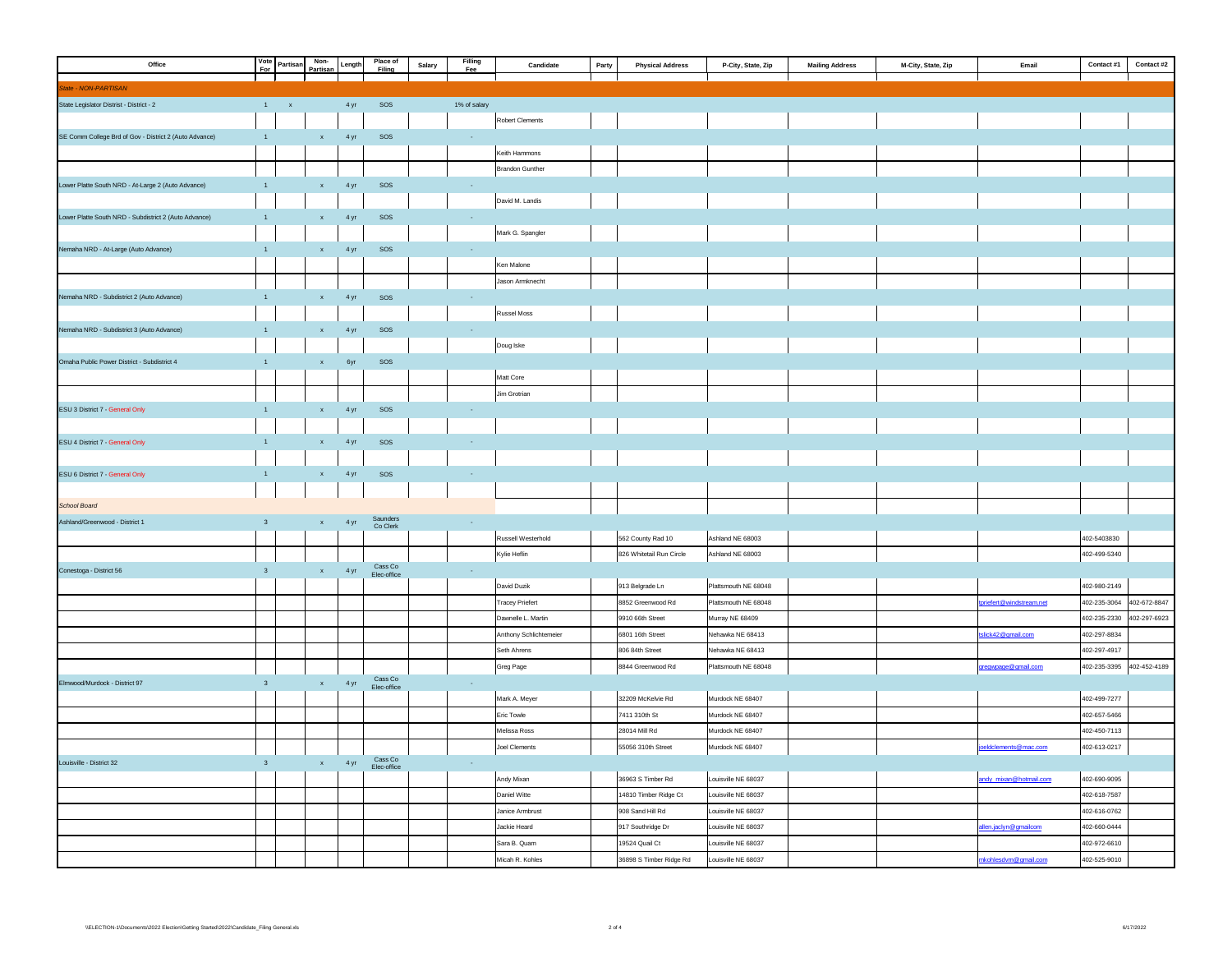| Vote<br>For<br>Office                                    | Partisan | Non-<br>Partisar   | Length | Place of<br>Filing           | Salary      | Filling<br>Fee        | Candidate                  | Party | <b>Physical Address</b> | P-City, State, Zip                         | <b>Mailing Address</b> | M-City, State, Zip | Email                      | Contact #1                | Contact #2   |
|----------------------------------------------------------|----------|--------------------|--------|------------------------------|-------------|-----------------------|----------------------------|-------|-------------------------|--------------------------------------------|------------------------|--------------------|----------------------------|---------------------------|--------------|
| Nebraska City - District 111<br>$\sqrt{4}$               |          | $\mathbf{x}$       | 4 yr   | Otoe Co $\,$                 |             | $\sim$                |                            |       |                         |                                            |                        |                    |                            |                           |              |
|                                                          |          |                    |        | Clerk                        |             |                       | Kent Blum                  |       | 764 N 60th Rd           | Nebraska City NE 68410                     |                        |                    |                            |                           |              |
|                                                          |          |                    |        |                              |             |                       | Stacie Higgins             |       | 540 Wildwood Lane       | Nebraska City NE 68410                     |                        |                    |                            |                           |              |
|                                                          |          |                    |        |                              |             |                       | Stephen Luther             |       | 6019 N Rd               | Nebraska City NE 68410                     |                        |                    |                            |                           |              |
|                                                          |          |                    |        |                              |             |                       | Rick Bennie                |       | 1262 N 60th Rd          | Nebraska City NE 68410                     |                        |                    |                            |                           |              |
|                                                          |          |                    |        |                              |             |                       | Christopher J. Ely         |       | 5986 E Rd               | Nebraska City NE 68410                     |                        |                    |                            |                           |              |
|                                                          |          |                    |        |                              |             |                       | Wynee Benedict             |       | 317 N 6th               | Nebraska City NE 68410                     |                        |                    |                            |                           |              |
|                                                          |          |                    |        |                              |             |                       | Brent B. Shanholtz         |       | 1121 Terrace Dr         | Nebraska City NE 68410                     |                        |                    |                            |                           |              |
|                                                          |          |                    |        |                              |             |                       | Robert R. Elson            |       | 6461 K Rd               | Nebraska City NE 68410                     |                        |                    |                            |                           |              |
| Plattsmouth - District 1<br>4                            |          | $\mathbf{x}$ .     | 4 yr   | $\sf Cass~Co$<br>Elec-office |             | $\sim$                |                            |       |                         |                                            |                        |                    |                            |                           |              |
|                                                          |          |                    |        |                              |             |                       | Max Muller                 |       | 903 Livingston Rd       | Plattsmouth NE 68048                       |                        |                    | nadmax@hotmail.com         | 402-298-8773 402-980-4432 |              |
|                                                          |          |                    |        |                              |             |                       | Tony Friberg               |       | 18103 Nicholas Rd       | Plattsmouth NE 68048                       |                        |                    |                            | 702-234-5265              |              |
|                                                          |          |                    |        |                              |             |                       | Terri Cunningham - Swanson |       | 1019 Clinton St.        | Plattsmouth NE 68048                       |                        |                    | errinboyz@gmail.com        | 402-218-3830              |              |
|                                                          |          |                    |        |                              |             |                       | Jeremey Shuey              |       | 1623 Goldenrod Cir      | Plattsmouth NE 68048                       |                        |                    |                            | 402-770-2550              | 402-770-2550 |
|                                                          |          |                    |        |                              |             |                       | Tony Foster                |       | 1015 Clinton St.        | Plattsmouth NE 68048                       |                        |                    | oster@windstream.net       | 402-297-3773              |              |
| Syracuse/Dunbar Avoca - District 27<br>$\mathbf{3}$      |          | $\mathbf{x}$       | 4 yr   | Otoe Co<br>Clerk             |             | $\sim$                |                            |       |                         |                                            |                        |                    |                            |                           |              |
|                                                          |          |                    |        |                              |             |                       | Chad Loecker               |       | 1421 Oak St             | Syracuse NE 35113                          |                        |                    |                            |                           |              |
|                                                          |          |                    |        |                              |             |                       | Edward Zastera             |       | 553 S 28th Rd           | Syracuse NE 35113                          |                        |                    |                            |                           |              |
|                                                          |          |                    |        |                              |             |                       | Barry P. Janssen           |       | 3259 H Rd               | Syracuse NE 35113                          |                        |                    |                            |                           |              |
|                                                          |          |                    |        |                              |             |                       | <b>Justin Stark</b>        |       | 998 Oak Street          | Syracuse NE 35113                          |                        |                    |                            |                           |              |
| Waverly - 145 - Ward 3<br>$\overline{1}$                 |          | $\mathbf{x}$       | 4 yr   | Lancaster<br>Elec Comm       |             | $\sim$                |                            |       |                         |                                            |                        |                    |                            |                           |              |
|                                                          |          |                    |        | Cass Co                      |             |                       | Scott Claycomb             |       | 1368 Percheron Dr       | Eagle NE 68347                             |                        |                    |                            |                           |              |
| Weeping Water - District 22<br>$\overline{\mathbf{3}}$   |          | $\mathbf{x}$       | 4 yr   | Elec-office                  |             | $\sim$                |                            |       |                         |                                            |                        |                    |                            |                           |              |
|                                                          |          |                    |        |                              |             |                       | Haley Dehne                |       | 808 E Eldon             | Weeping Water NE 68463                     |                        |                    |                            | 402-660-1957              |              |
|                                                          |          |                    |        |                              |             |                       | Brandon M. Nash            |       | 305 East Paru St        | Weeping Water NE 68463                     |                        |                    | vrandon.nash@nutrien.com   | 402-297-4473              |              |
|                                                          |          |                    |        |                              |             |                       | Mark A. Rathe              |       | 11716 Hwy 1             | Weeping Water NE 68463                     |                        |                    | nark.rathe@kanequip.com    | 402-440-1151              | 402-440-1151 |
| City of Louisville Council Member At-Large<br>$\sqrt{2}$ |          | $\bar{\mathbf{x}}$ |        |                              | 600         | 6.00<br>$\mathbb{S}$  | Doug Meyer                 |       | 16474 Hobsheidt Rd      | Weeping Water NE 68463                     |                        |                    |                            | 402-525-6335              |              |
|                                                          |          |                    | 4 yr   | Elec-office                  |             |                       | lerry McClun               |       | 802 E 2nd St            |                                            |                        |                    |                            | 402-234-4995              | 402-670-3345 |
|                                                          |          |                    |        |                              |             |                       | Justin Barnes              |       | 702 Oak St              | Louisville NE 68037<br>Louisville NE 68037 |                        |                    |                            | 402-304-6872              |              |
| City of Plattsmouth Mayor<br>$\overline{1}$              |          |                    | 4 yr   | Elec-office                  | 3500        | 35.00<br>$\mathsf{S}$ |                            |       |                         |                                            |                        |                    |                            |                           |              |
|                                                          |          |                    |        |                              |             |                       | R. Paul Lambert            |       | 1218 Echo Ln            | Plattsmouth NE 68048                       |                        |                    |                            | 402-296-2288              |              |
| City of Platts - Ward 1<br>$\overline{1}$                |          | $\mathbf x$        | 4 yr   | Elec-office                  | 2000        | $\mathbb{S}$<br>20.00 |                            |       |                         |                                            |                        |                    |                            |                           |              |
|                                                          |          |                    |        |                              |             |                       | Sean Minahan               |       | 718 Avenue E            | Plattsmouth NE 68048                       |                        |                    | minahan@Idmlaw.com         | 402-250-8854              |              |
| City of Platts - Ward 2<br>$\overline{1}$                |          | $\bar{\mathbf{x}}$ | 4 yr   | Elec-office                  | 2000        | 20.00<br>$\mathbb{S}$ |                            |       |                         |                                            |                        |                    |                            |                           |              |
|                                                          |          |                    |        |                              |             |                       | Jeanie Brookhouser         |       | 318 S 14th St.          | Plattsmouth NE 68048                       |                        |                    |                            | 402-296-6975 402-419-0215 |              |
| City of Platts - Ward 3<br>$\overline{1}$                |          | $\mathbf{x}$       | 4 yr   | Elec-office                  | 2000        | $\mathbb{S}$<br>20.00 |                            |       |                         |                                            |                        |                    |                            |                           |              |
|                                                          |          |                    |        |                              |             |                       | Douglas Derby Sr.          |       | 1515 Hill St            | Plattsmouth NE 68048                       |                        |                    |                            | 402-296-4300 402-321-5685 |              |
|                                                          |          |                    |        |                              |             |                       | Stockton Graham            |       | 1111 17th Ave           | Plattsmouth NE 68048                       |                        |                    | tockton.graham@hotmail.com | 402-297-1417              |              |
| City of Platts - Ward 4<br>$\mathbf{1}$                  |          | $\mathbf x$        | 4 yr   | Elec-office                  | 2000        | 20.00<br>$\mathbb{S}$ |                            |       |                         |                                            |                        |                    |                            |                           |              |
|                                                          |          |                    |        |                              |             |                       | Morgan Muller              |       | 1005 S 4th St.          | Plattsmouth NE 68048                       |                        |                    |                            | 402-298-7556 402-297-4719 |              |
| City of Weep Water Mayor<br>$\overline{1}$               |          | $\mathbf x$        | 4 yr   | Elec-office                  | 1800        | 18.00<br>$\mathsf{s}$ |                            |       |                         |                                            |                        |                    |                            |                           |              |
|                                                          |          |                    |        |                              |             |                       | Michael G. Barrett         |       | 801 E Mulberry          | Weeping Water NE 68463                     |                        |                    | barrett@weepingwaterps.org |                           |              |
| City of Weep Water Council At-Large<br>$\overline{2}$    |          | $\mathbf x$        | 4 yr   | Elec-office                  | 1200        | 12.00<br>$\mathsf{S}$ |                            |       |                         |                                            |                        |                    |                            |                           |              |
|                                                          |          |                    |        |                              |             |                       | Celly Jo Nutter            |       | 203 E Eldora Ave        | Weeping Water NE 68463                     |                        |                    |                            | 402-267-6825              | 402-672-7471 |
|                                                          |          |                    |        |                              |             |                       | Charles Cover              |       | 301 S. Randolph Street  | Weeping Water NE 68463                     |                        |                    | overne@gmail.com           | 402-267-5407              | 402-699-3784 |
| Plattsmouth Airport Authority At-Large<br>$\overline{2}$ |          | $\mathbf{x}$       | 6 yr   | Elec-office                  | $\mathbf 0$ | $\sim$                |                            |       |                         |                                            |                        |                    |                            |                           |              |
|                                                          |          |                    |        |                              |             |                       |                            |       |                         |                                            |                        |                    |                            |                           |              |